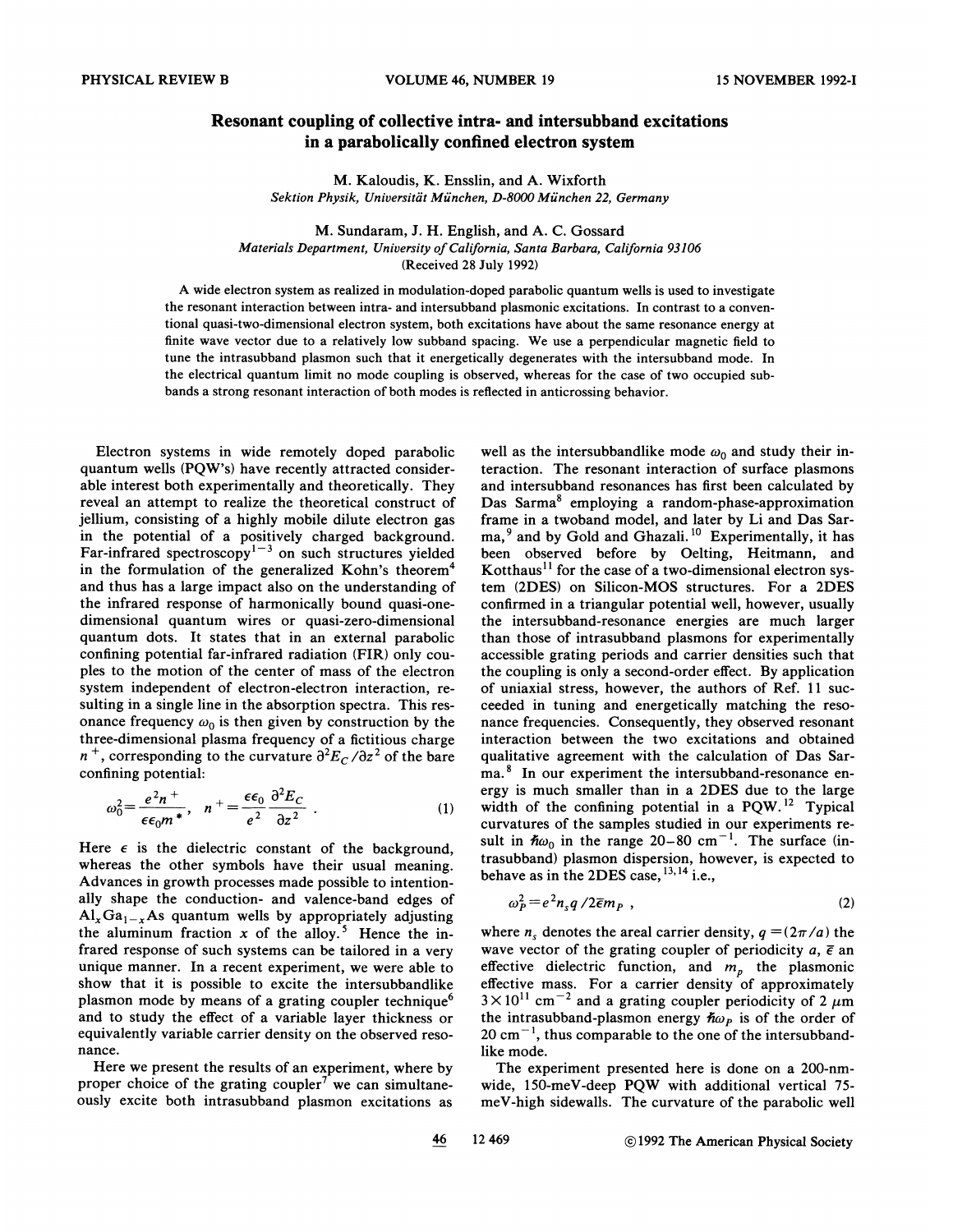thus leads to an expected resonance frequency of  $\hbar\omega_0=46$  $cm^{-1}$ =5.7 meV. By application of a negative bias between a semitransparent NiCr gate electrode and the electron system we are able to tune the carrier density  $n_{\rm s}$ , the number of occupied subbands, and within certain limits also the shape of the confining potential.<sup>6,15</sup> At  $V_g = 0$ V the carrier density is  $n_s = 2.3 \times 10^{11}$  cm<sup>-2</sup> with two subbands occupied. At  $V_g \approx -0.3$  V the second subband subvalues occupied. At  $V_g \approx -0.5$  V the secold subvalled by depopulates and at  $V_g = -1.3$  V the PQW becomes completely depleted. At  $V_g = 0$  V and  $T=4$  K the electron mobility is of the order of  $\mu = 25 \text{ m}^2 \text{ V}^{-1} \text{ s}$ 

Our measurements are carried out using a rapid-scan Fourier spectrometer, with the sample placed in a superconducting solenoid ( $B_{\text{max}} = 15.5 \text{ T}$ ) held at  $T = 2 \text{ K}$ . Experimentally, we determine the relative change in transmission  $-\Delta T/T=[T(0)-T(n_s)]/T(0)$  of the FIR, which is proportional to the real part of the dynamic conductivity  $\sigma(\omega, B)$ .<sup>16</sup> A silver grating coupler of periodicity  $a = 2$   $\mu$ m is placed on top of the semitransparent gate electrode, thus providing both the necessary z component of the FIR field to couple to the intersubbandlike mode  $\omega_0$  as well as the wave vector  $q = 2\pi/a$ parallel to the surface to couple to the intrasubband plasmon.<sup>17</sup> From that we expect the plasmon resonance<br>to occur at  $\hbar \omega_p \approx 19 \text{ cm}^{-1} = 2.36 \text{ meV}$  for  $V_p = 0 \text{ V}$  if we use an effective dielectric constant of  $\overline{\epsilon}$  = 13 and  $m_p = 0.07m_0$ . Since there is a small uncertainty for the actual curvature of a PQW for a given sample, we determine  $\omega_0$  independently for the same sample but before the preparation of the grating employing tilted field experiments<sup>3</sup> at  $q = 0$ , resulting in  $\hbar \omega_0 = 44 \pm 2$  cm<sup>-1</sup>. We wish to point out, however, that for  $q\neq 0$  a strict separation of the modes is no longer possible, since for a finite width of the slab both can have both surface and bulk character respectively.<sup>9,1</sup>

For a given q in principle  $\omega_p$  can be tuned via its  $n_s$ dependence. This dependence is indeed observed on our samples, but it is not possible to energetically degenerate  $\omega_p$  and  $\omega_0$  for any of the samples studied. Instead we use a perpendicular magnetic field  $B$  to tune the intrasubband plasmon energy. Here the effect of the cyclotron motion on the surface plasmon leads to the well-known expression for the magnetoplasmon<sup>13</sup> excitation  $\omega_{\text{MP}}^2 = \omega_C^2 + \omega_P^2$ , with  $\omega_c = eB/m^*$  the cyclotron frequency.

In Fig. <sup>1</sup> we present a typical set of spectra as obtained experimentally for a gate bias of  $V_g = 0$  V. In this case two electric subbands are occupied. We depict the relative change in transmission  $-\Delta T/T$  as a function of energy for different magnetic-field values B. For low magnetic fields one observes three absorption lines, which we identify as cyclotron-resonance (CR), intrasubbandmagnetoplasmon (MP), and intersubbandlike plasmon (ISR), respectively. With increasing magnetic field both the CR and the MP shift to higher energies according to the expected magnetic-field dispersion. For  $B \approx 2.8$  T, however, a strong resonant interaction of MP and ISR is observed, reflecting in an anticrossing behavior.

Following the initial two-level theory of Das Sarma<sup>8</sup> and using his terms, interaction of the surface (intrasubband) -plasmon  $\omega_p$  and the intersubband mode  $\omega_{21}$  leads to an expression for the coupled modes:



FIG. 1. Typical set of spectra as obtained on a 200-nm-wide PQW with a 2- $\mu$ m grating coupler. We plot the relative change in transmission as a function of the FIR energy for different magnetic fields. The spectra have been vertically offset for clarity. At low as well as for high magnetic fields three lines are observed which are interpreted in terms of cyclotron resonance (CR), intrasubband-magnetoplasmon (MP), and intersubband plasmon (ISR). Around  $B \approx 2.8$  T the intra- and intersubband modes interact resonantly, whereas the CR remains unaffected.

$$
\omega_{\pm}^2 = \frac{1}{2} \{ (\omega_{21}^2 + \omega_P^2) \pm [ (\omega_{21}^2 - \omega_P^2)^2 + 4\omega_i^4 ]^{1/2} \} .
$$
 (3)

For a two-dimensional space-charge layer  $\omega_{21} = (E_{21}^2 + W_P^2)^{1/2}$  denotes the depolarization shifted inter subband resonance frequency with  $W_p$  $=[2n_{S}E_{21}v_{1212}(q\rightarrow 0)]^{1/2}$ . The frequency

$$
\omega_i^2 = q \left\{ 2n_S^2 E_{21} [v_{1112}(q \to 0)]^2 / m \right\}^{1/2}
$$
 (4)

determines the strength of the coupling, where  $E_{21}$  is the self-consistent subband spacing and  $v_{ijkl}$  the matrix elements for Coulomb interaction between the modes *ij* and  $kl$  in subbands 1 and 2, respectively. For a symmetric potential well this matrix element turns out to be strictly zero for arbitrary q if  $(i + j + k + l)$  is an odd number. Therefore, the two-band model predicts no mode coupling to occur for our PQW. If, however, more occupied electrical subbands are taken into account, this is no longer true. Employing a three-band model, Li and Das Sarma have shown<sup>9</sup> that in this case the mode coupling indeed recovers due to the interaction of the intrasubband excitation in subbands <sup>1</sup> and 2 with the intersubband excitation between subband 2 and 3. Since we are tuning the intrasubband plasmon via the magnetic field as described above,  $\omega_p$  in Eq. (3) has to be replaced by  $\omega_{\text{MP}}$ , leading to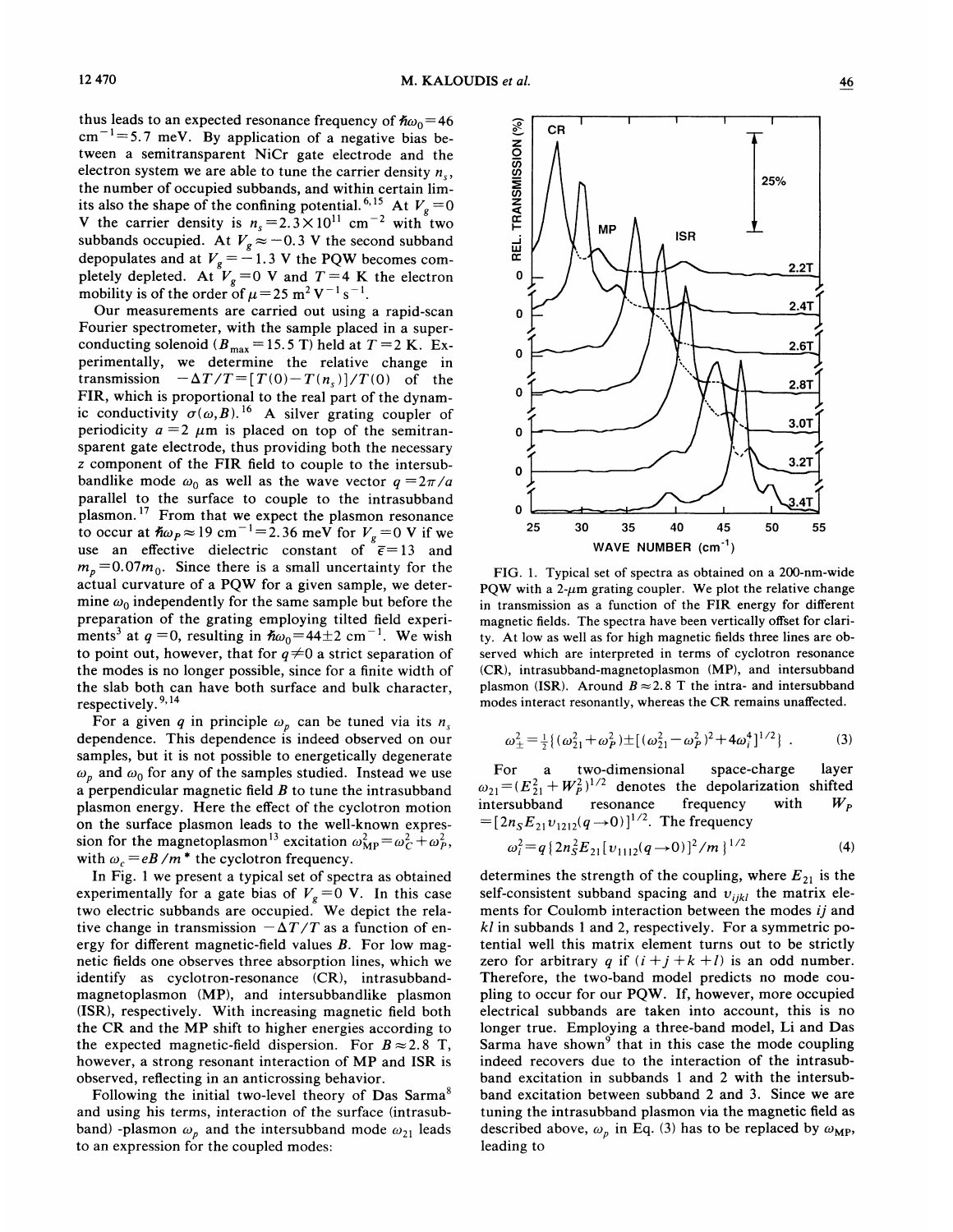

FIG. 2. (a) Resonance positions as obtained from the spectra of Fig. 1. The dots mark the experimental result, whereas the lines are the result of the calculations involving Das Sarma's two-band model for all three modes. Clearly a resonant coupling of the intra- and intersubbandlike modes is observed and results in an anticrossing of the two modes. To obtain the best agreement between theory and experiment, the parameters as listed in the inset have been used. (b} The same as in (a) but for a lower gate bias or equivalently a smaller number of electrons in the well. In this case the second subband is barely occupied. As compared to (a), the mode coupling is considerably reduced if not quenched at all. (c) For comparison, the same result for a more positive gate bias corresponding to a higher electron concentration with at least three occupied subbands. In this case the mode coupling is strongly enhanced as compared to (a} and (b) and the two-band model does not hold any longer.

$$
\omega_{\pm}^{2} = \frac{1}{2} \{ [\omega_{0}^{2}(q) + \omega_{\mathbf{MP}}^{2}(q, n_{S}, B)]
$$
  
 
$$
\pm \{ [\omega_{0}^{2}(q) - \omega_{\mathbf{MP}}^{2}(q, n_{S}, B)]^{2} + 4\omega_{i}^{4}\}^{1/2} \} .
$$
 (5)

The result is shown in Fig. 2(a), where we plot it together with the observed resonance positions for all modes as a function of the magnetic field B. Special care was taken not to tilt the magnetic field with respect to the normal of the PQW layer, as this leads to an additional coupling of the CR and the ISR mode<sup>1,3</sup> which would unnecessarily complicate the study presented here. No such signature is observed in our data, hence we are sure that the resonant anticrossing between MP and ISR is solely determined by the Coulomb coupling of both modes. Using the two-band model for simplicity, the coupling is expressed in terms of  $\hbar \omega_i = 14$  cm<sup>-1</sup>=17.4 meV to obtain optimum agreement with our data. The grating coupler induced intersubband resonance in this case has due to its <sup>q</sup> dependence a somewhat lower value than the one we extract from  $q = 0$  experiments on the same sample, namely  $\omega_0(q) \approx 41 \text{ cm}^{-1}$ .

In Fig. 2(b) we present the experimental result for a gate bias of  $V_{\rm g} = -0.2$  V. In this case we approach the electrical quantum limit, i.e., only one subband remaining occupied. In terms of the two-band model no mode coupling is expected to occur under this condition. This prediction is indeed verified in our experiment. Although we cannot state definitely that there is no coupling at all due to the resolution of our experiment, the anticrossing gap is clearly reduced in comparison to Fig. 2(a). Self-'consistent calculations<sup>6,15</sup> confirm that the confining potential under this condition is still rather symmetric, such that the two-band model as employed above should hold. However, since the model of Refs. 8 and 9 is derived for an infinite rectangular quantum well and in a PQW the confining potential is harmonic, we cannot give a simple quantitative comparison of our experiment and the existing theories. In our case, however, the generalized Kohn theorem holds and thus should simplify a future theoretical description by a considerable amount. Also, the influence of the small but finite perpendicular magnetic field on the coupling is not known, to date. We have not yet been able to recover the predicted mode coupling by breaking the symmetry of the PQW potential by application of a larger negative bias.<sup>6</sup> This should occur, since in a nonsymmetric potential the matrix element  $v_{1112}$  is not necessarily zero.<sup>9</sup> Such studies, however, are presently being carried out and will be the subject of future investigations. For comparison, we depict in Fig. 2(c) the same results for a more positive gate bias and consequently a larger number of electrons an electrical subbands in the well. Here at least three occupied subbands are involved and the mode coupling is strongly enhanced as compared to cases (a) and (b). As expected, in this case a description in terms of the two-band model is no longer possible.

In summary, we observe resonant interaction between the basic collective excitations of a quasijellium layer at finite a. These modes are identified with an intrasubband and an intersubband plasmon. To cause both modes to become energetically degenerate, we use a perpendicular magnetic field and tune the intrasubband plasmon energy according to the magnetoplasmon dispersion. The resonant interaction leads to a strong anticrossing and mixing of both modes as a function of the magnetic field. In the electrical quantum limit, however, the symmetry of the confining potential seems to quench this mode coupling, as is predicted by a recent theory.<sup>5</sup>

We gratefully acknowledge very enlightening discussion with Jörg P. Kotthaus, Sankar Das Sarma, and Edwin Batke, and thank Stephan Manus and Stefan Kühn for technical assistance. This work has been sponsored in part by the U.S. Air Force Office of Scientific Research under Contract No. AFO SR-88-099 and in part by the Deutsche Forschungsgemeinschaft (DFG).